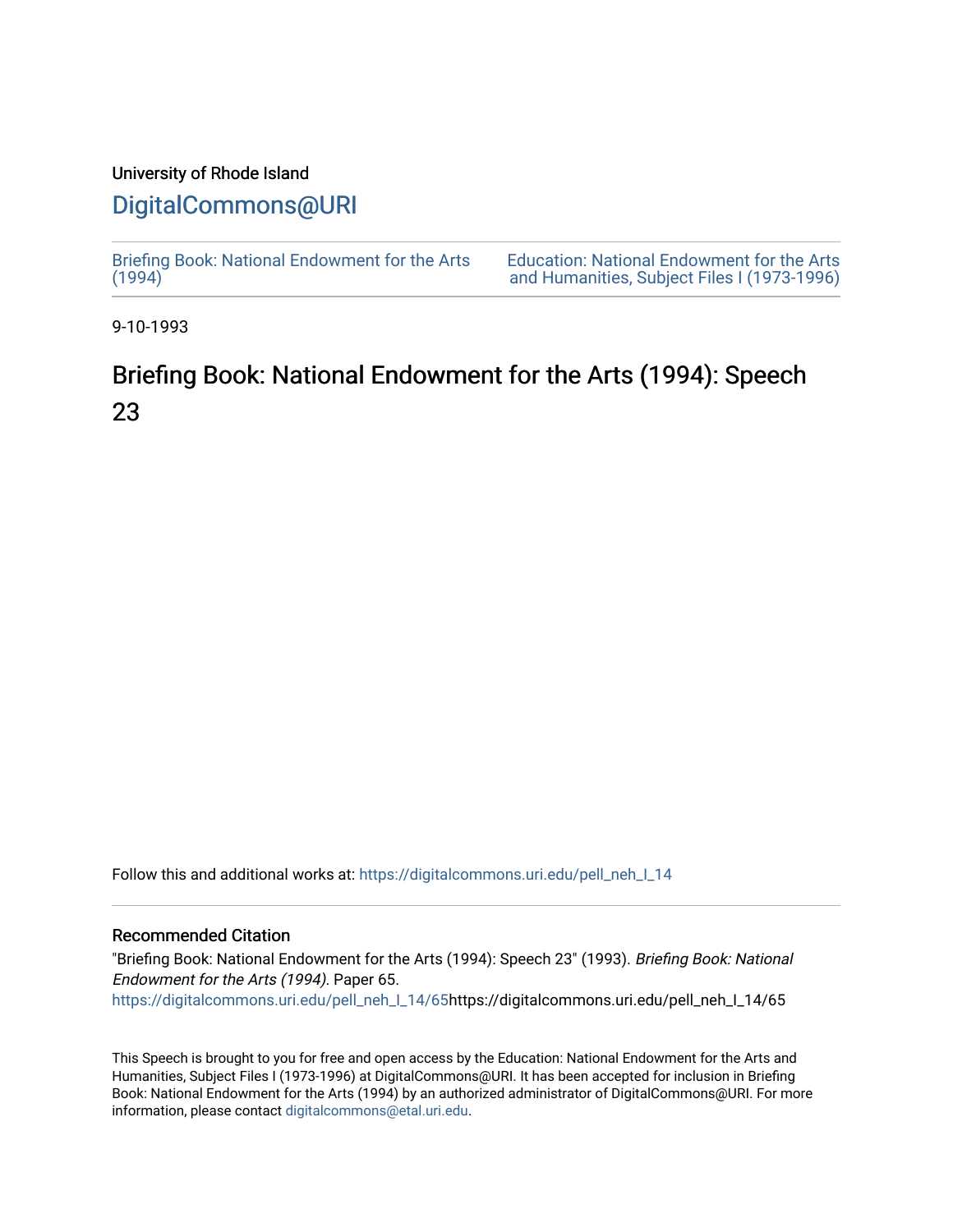**TALKING POINTS CREATIVE TIME** 

·~ r,; '

September 10, 1993

#### QUESTION: What is Accountability?

, .•:';;isi;~;~~~~·,;,J;, ~~~~.~~,.

ANSWER: Accountability? is a poster and postcard work by artist Dinh Le which was mounted in various locations in New York.City and exhibited last year at "Here and Now, Now and Then• at the Bronx Council on the Arts. The content of the work appears to address the United States' role in the Vietnam War (see attached article).

QUESTION: Did the Arts Endowment support Accountability?

ANSWER: The Endowment awarded a \$45,000 grant in 1992 to creative Time in New York for its visual art proqrams which included three series. The series included "Art in the Anchorage," "Winter Garden," (both described below), and the "CityWide" project which supported several and the Cleywrde project which supported several fraction of the Endowment grant went to this particular project.

QUESTION: Is the Endowment the sole sponsor of this project?.

ANSWER: Not at all. As with most Endowment grants, this grant required matching money. This Endowment grant was technically matched four to one with non-federal sources, but a total of 21 other orqanizationa, including Chase Manhattan Bank, ConEdison, and Cowles Charitable Trust, contributed to the Accountability? project.

QUESTION: Is the National Endowment for the Arts supporting certain political positions or opinions about the Vietnam War?

ANSWER: No. The National Endowment for the Arts encourages creation of, presentation of, preservation of, and education about art, and makes decisions on the excellence of art proqrams. It does not make decisions based on political or religious beliefs or what, if any, of those beliefs will be reflected in artwork.

. -more-